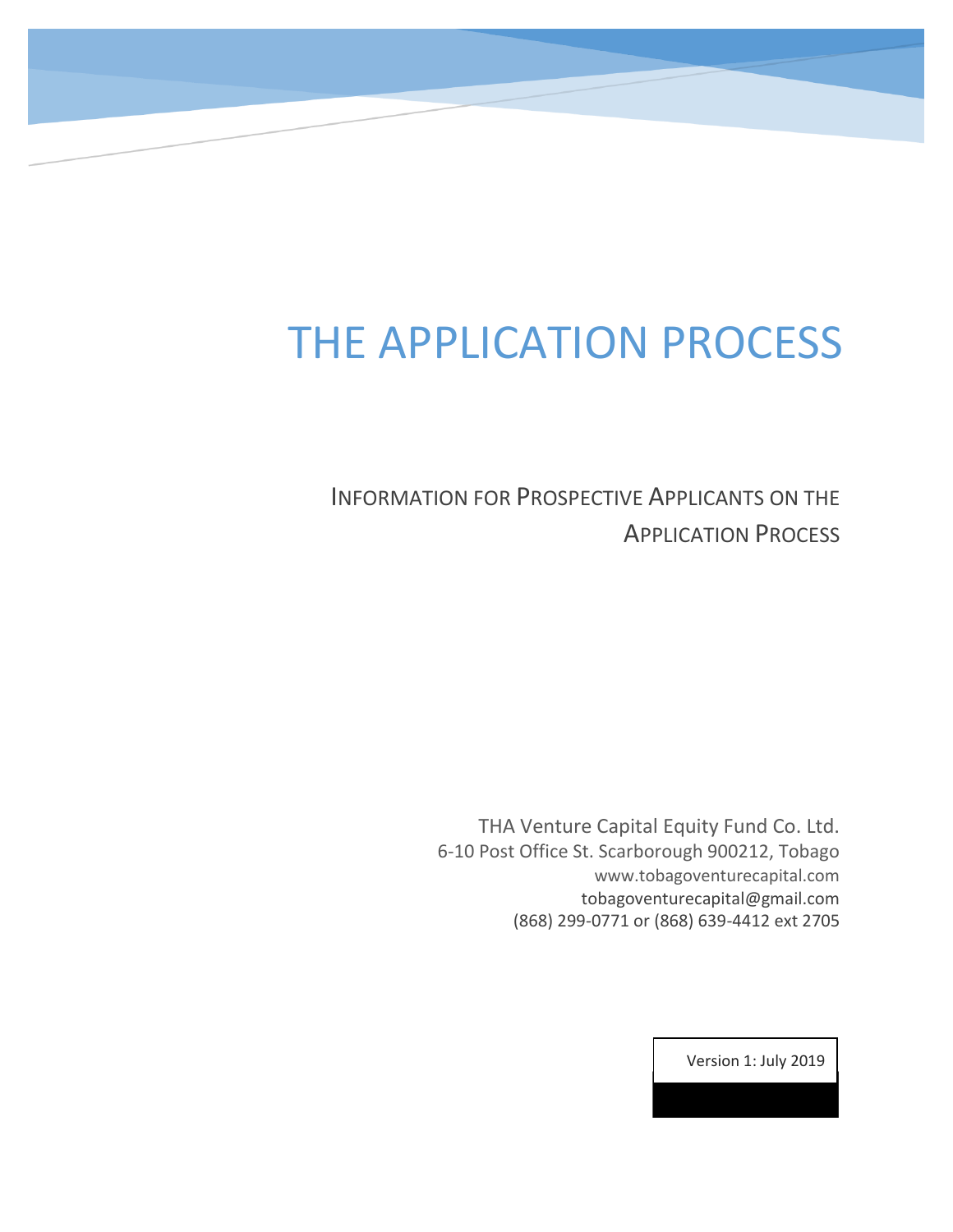Thank your for considering partnership with Venture Capital Equity Fund Ltd. (VCEFL) on your project. The infographic provides guidance on the application process.



» At various points during the process VCEFL has the right to decline the applicant's request for investment funding.